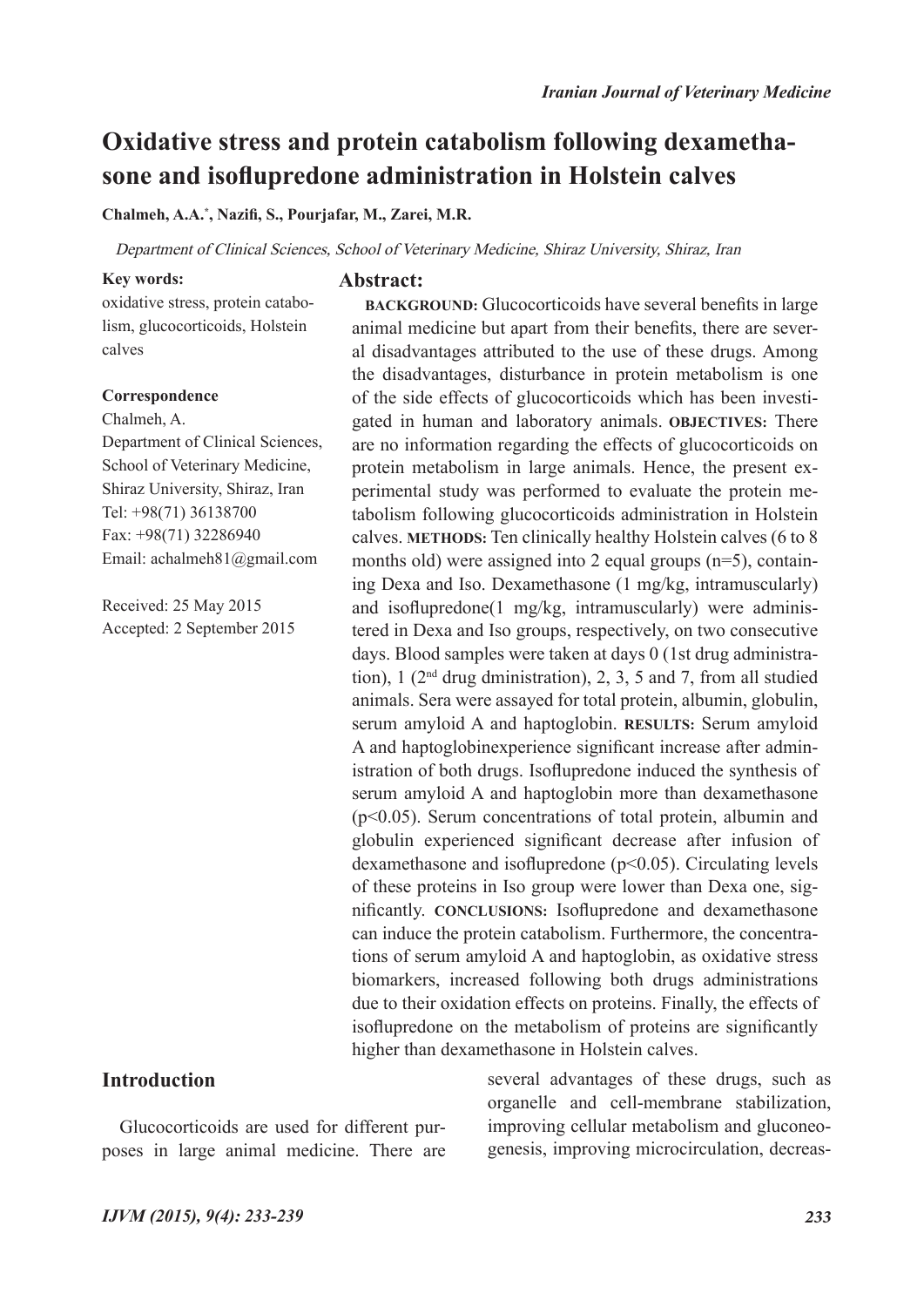*Oxidative stress and protein catabolism... Chalmeh, A.*

ing production of endogenous toxins such as myocardial depressant factor, decreasing leukocyte activation and degranulation and minimizing reticuloendothelial depression and histologic organ damage. However, these also have disadvantages apart from their benefits,of which a common one is immunosuppression (Radostits et al., 2007). Among the disadvantages, disturbance in protein metabolism is one of the side effects of glucocorticoids which have been investigated in human and laboratory animals (Tomas et al., 1972; Beaufrere et al., 1989; Horber and Haymond, 1990; Garrel et al., 1995).

Maintenance of optimal body protein status is an essential regulatory process for health (Wajchenberg et al., 1995). Protein mass is lost when there is an increased rate of protein breakdown relative to synthesis or conversely a decrease in synthesis relative to breakdown. Both scenarios result in an increase in irreversible loss of amino acids by oxidation (Burt et al., 2007). The effects of glucocorticoids from endogenous or exogenous sources on protein metabolism are studied in laboratory animals. An increase in the rate of breakdown of muscle protein after treatment of rats with high doses of glucocorticoids has been reported (Tomas et al., 1972).

Several synthetic glucocorticoid hormones such as dexamethasone and isoflupredone are more powerful inducers of protein metabolism, turnover and muscle wasting (McGrath and Goldspink, 1982). Several researchers indicated that glucocorticoids increase protein breakdown relative to synthesis, thereby increasing protein oxidation (Beaufrere et al., 1989; Horber and Haymond, 1990; Garrel et al., 1995).

Glucocorticoids are widely used for large animals, and information regarding their side effects is important for practitioners. According to the knowledge of the authors, all studies on the effects of glucocorticoids have been performed in human and laboratory animals, and information regarding protein metabolism following glucocorticoid administrations in large animals are lacking. Hence, the present experimental study was designed to evaluate the effects of dexamethasone and isoflupredone on protein metabolism in clinically healthy Holstein calves.

# **Materials and Methods**

In October, 2013, 10 clinically healthy Holstein calves (6-8 months old) were selected from two different dairy farms around Shiraz, Iran. The animals were examined prior to study and were proved to be clinically healthy. Calves were assigned into 2 equal groups (n=5), containing Dexa and Iso. Dexamethasone (Vetacoid® 0.2%, Aburaihan Pharmaceutical Co, Tehran, Iran, 1 mg/kg, intramuscularly) and isoflupredone (Vetapredone® 0.2%, Aburaihan Pharmaceutical Co, Tehran, Iran, 1 mg/kg, intramuscularly) were administered in Dexa and Iso groups, respectively, on two consecutive days. Blood samples were taken at days 0 (1<sup>st</sup> drug administration), 1 (2<sup>nd</sup> drug dministration), 2, 3, 5 and 7, from all studied animals. Blood samples were collected from all calves through the jugular vein in plain tubes. Immediately after blood collections, sera were separated by centrifugation (10 minutes at 3,000×g) and stored at −22°C until assayed.

Sera were assayed for total protein, albumin, globulin, serum amyloid A (SAA) and haptoglobin (Hp). Total protein was detected by biuret Endpoint method (ZistChem® Diagnostics, Tehran, Iran). Albumin was measured by colorimetric End point method (ZistChem® Diagnostics, Tehran, Iran). Globulin was equal to difference between total protein and albumin. Hp was measured according to the preventionof peroxidase activity of hemoglobin, which is directlyproportional to the amount of Hp (Tridelta Development Plc, Wicklow, Ireland). SAA wasmeasured by a solid-phase sandwich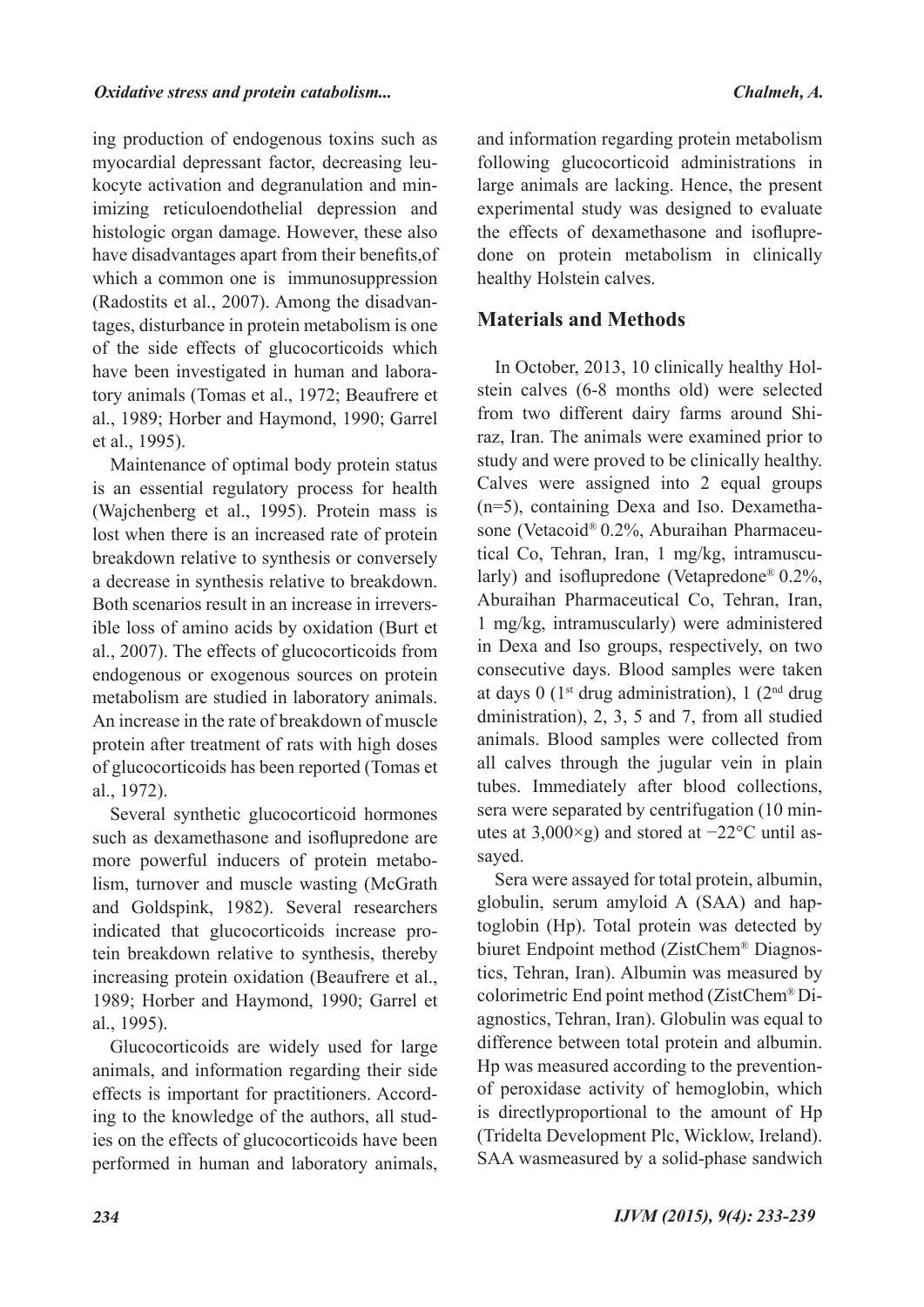#### *Chalmeh, A.*

enzyme linkedimmunosorbent assay (ELISA) (TrideltaDevelopment Plc).

Data were expressed as mean ± standard deviation (SD). Statistical analysis was performed using two independent samples t-test to compare mean concentrations of different factors within similar hours between experimental groups. Repeated measures analysis of variance (ANOVA) was also used in order to study the changes in pattern of serum protein profile in each group, statistically. Paired samples t-test was used to determine differences between two different times in each experimental group using statistical package for social sciences (SPSS) software (SPSS for Windows, version 11.5, SPSS Inc, Chicago, Illinois). The level of significance was set at p<0.05.

## **Results**

The effects of dexamethasone and isoflupredone on protein metabolism in clinically healthy Holstein calves are presented in Figures 1 and 2. Serum concentrations of Hp and SAA experienced significant increase after the 1st drugs administrations. The high levels of these acute phase proteins remained until the final sampling day. After these corticosteroids administrations, the isoflupredone induced the synthesis of Hp and SAA more than dexamethasone, in all sampling days ( $p<0.05$ ; Figure 1). Serum concentrations of total protein, albumin and globulin experienced significant decrease after the first day of dexamethasone and isoflupredone infusion (p<0.05; Figure 2). The decreasing patterns of the protein profile were detected from day 1 up to the final day of blood samplings. Circulating levels of these proteins in Isogroup were significantly lower than Dexaone.

## **Discussion**

Based on the findings, dexamethasone and



Figure 1. Effects of dexamethasone (1 mg/kg, intramuscularly, on two consecutive days) and isoflupredone (1 mg/kg, intramuscularly, on two consecutive days) on circulating haptoglubin (Hp) and serum amyloid A (SAA) concentrations in clinically healthy Holstein calves. Hp and SAA are increased significantly after the 1st drugs administrations and they are remained at high levels to the  $7<sup>th</sup>$  day. The concentrations of Hp and SAA in Iso group are higher than Dexa one. Stars indicate significant differences between two groups at similar days ( $p<0.05$ ). Dexa  $-\degree$  Iso  $-\degree$ 

isoflupredone induced a decreasing pattern in circulatory total protein, albumin and globulin (Figure 2). The inhibitory effect of glucocorticoids on protein synthesis is as a result of different mechanisms. First, is the inhibition of the transportation of amino acids into the muscle by glucocorticoids (Kostyoand Redmond, 1966) which could limit the protein synthesis. Second, is the inhibitionof the stimulatory action of insulin, insulin-like growth factor-I (IGF-I), and amino acids (in particular leucine) by glucocorticoids, on the phosphorylation of eIF4Ebinding protein 1 (4E-BP1) and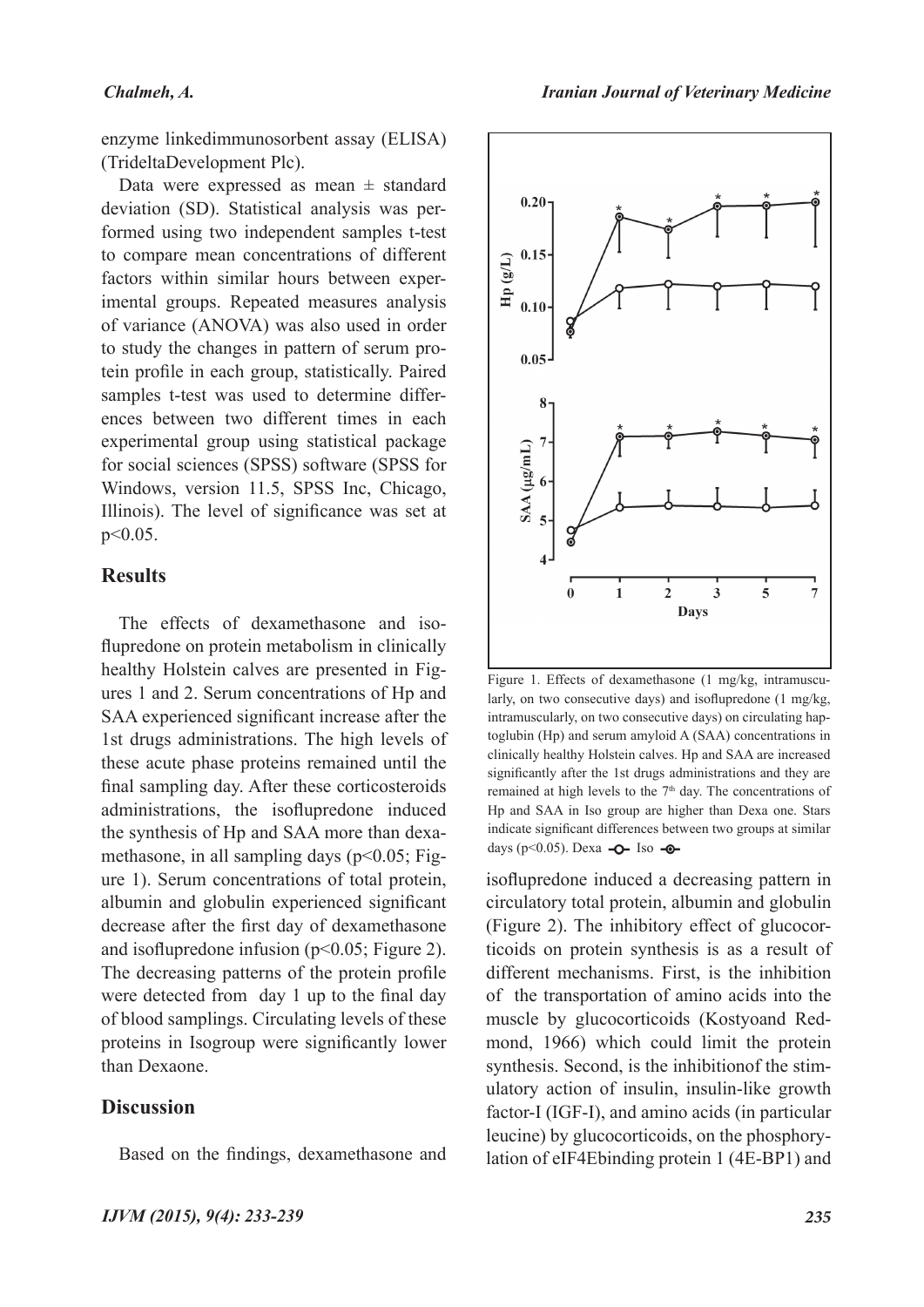

Figure 2. Effects of dexamethasone (1 mg/kg, intramuscularly, on two consecutive days) and isoflupredone (1 mg/kg, intramuscularly, on two consecutive days) on circulating total protein, albumin and glubulin concentrations in clinically healthy Holstein calves. The levels of protein profile are significantly decreased after the first dexamethasone and isoflupredone infusions. These decreasing patterns are remained to the final samplings. Circulating levels of these proteins in Iso group were lower than Dexa one, significantly. Stars indicate significant differences between two groups at similar days ( $p<0.05$ ).

the ribosomal protein S6 kinase 1 (S6K1), two factors that play a key role in the protein synthesis machinery by controlling the initiation step of mRNA translation (Liu et al., 2004).

Many pathological conditions characterized by muscle atrophy (sepsis, cachexia, starvation, metabolic acidosis, severe insulinopenia, etc.) are associated with an increase in circulating glucocorticoids levels (Leckeret al., 1999), suggesting that these hormones could trigger the muscle atrophy due to their catabolic effects on muscular tissue and protein breakdown. In the case of sepsis, cachexia,

starvation, and severe insulinopenia, adrenalectomy or treatment with aglucocorticoid receptor antagonist (RU-486) attenuate muscle atrophy, indicating that glucocorticoids are in part responsible for this muscle loss and protein breakdown (Schakman et al., 2008). In skeletal muscle, glucocorticoids result in a decrease in the rate of protein synthesis and an increase in the rate of protein breakdown (Lofberget al., 2002), thereby contributing to atrophy. Glucocorticoid-induced muscle atrophy results mainly from an increased protein breakdown in adult rats but mostly from depressed protein synthesis in the aged animals (Dardevetet al., 1998).

High doses of glucocorticoids acutely induce protein catabolism by increasing protein breakdown and oxidation in healthy adults (Garrel et al., 1995). Subjects with severe chronic glucocorticoids excess, such as in Cushing's syndrome, have a greater rate of protein oxidation than normal subjects, suggesting an ongoing protein loss. As the severity of glucocorticoids excess during therapeutic glucocorticoids usage is less than in Cushing's syndrome, it is uncertain whether an acute glucocorticoid-induced change in protein oxidation persists during chronic use (Aloia et al., 1974).

Short et al. (2004) reported that glucocorticoids exerted no acute effect on whole body protein breakdown, skeletal muscle fractional synthetic rate, limb amino acid kinetics and muscle mitochondrial function. However, whole body protein oxidation, which was significantly increased in this study, was not quantified. As protein oxidation results in irreversible loss of amino acids, increased protein oxidation is consistent with an acute catabolic effect of glucocorticoids. Therapeutic glucocorticoids acutely induce protein catabolism by increasing irreversible oxidative loss of amino acids. However, during the use of chronic glucocorticoid, the rate of protein oxidation is not significantly different from normal (Crawford et al., 2003).

Based on our findings, serum concentrations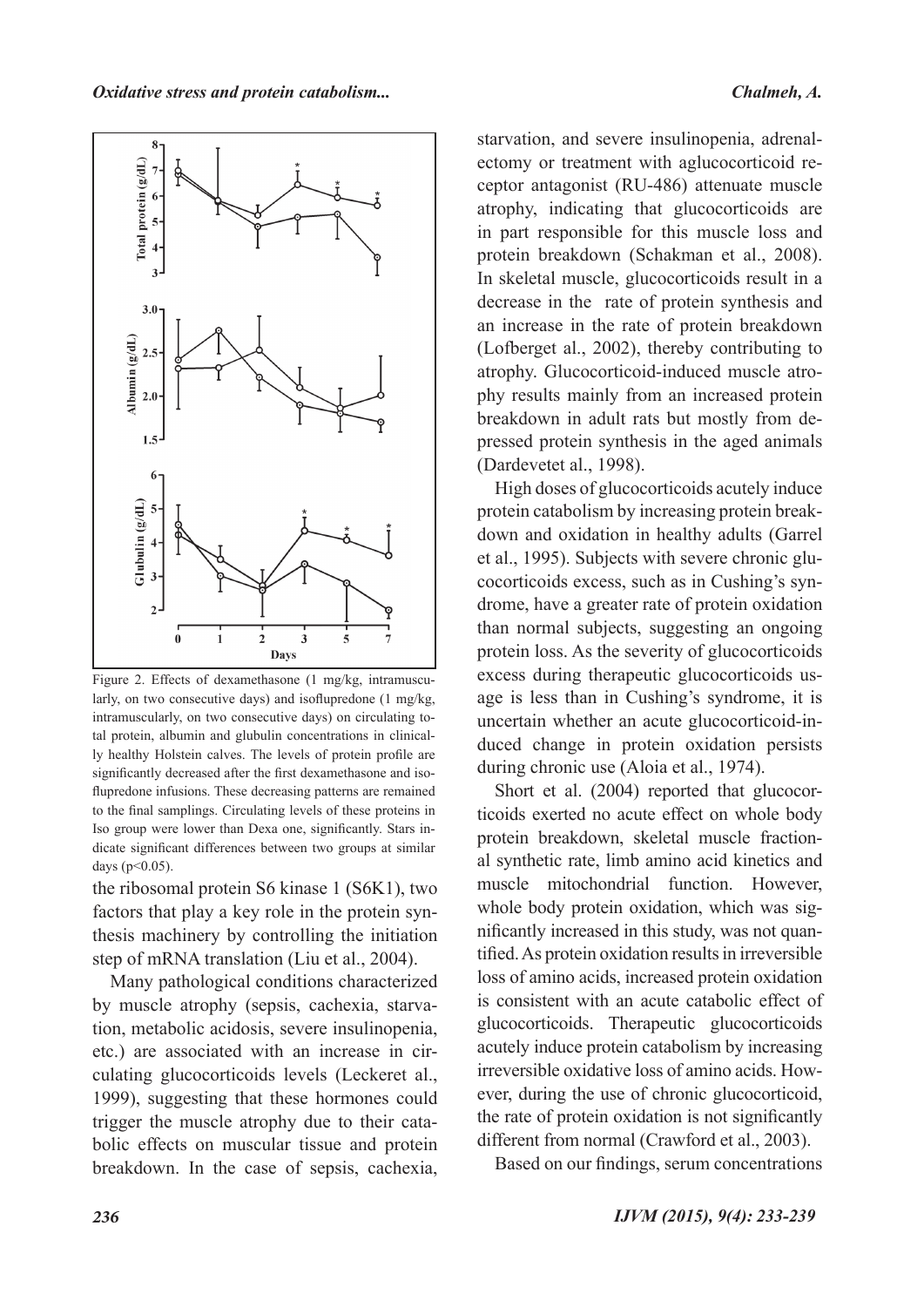of total protein, albumin and globulin in Iso group were significantly lower than Dexa one. It can be suggested that isoflupredone induces protein breakdown and oxidation more than dexamethasone in clinically healthy calves.

SAA and Hp, as well as other acute phase proteins, have been proposed as markers of oxidative stress in animals (Hickey et al., 2003; Pineiro et al., 2007). SAA is an apolipoprotein of high-density lipoprotein and considered as one of the major acute phase proteins in vertebrates. Determination and evaluation of SAA showed that this acute phase protein could be a valuable factor in the diagnosis of oxidative stress (Gruys et al., 1994). Hp is an α2-globulin synthesized in the liver and another major acute phase protein in numerous species of productive and companion animals. In ruminants, the level of circulating Hp is negligible in normal animals but increases over 100-fold with immune stimulation (Feldman et al., 2000). Furthermore, Hp is a clinically useful parameter for the evaluation of the occurrence and severity of inflammatory and oxidative situations in ruminants (Chalmeh et al., 2013).

In the present study, SAA and Hp as acute phase proteins experienced significant increase after administrations of dexamethasone and isoflupredone. Acute phase proteinsand their changes due tovarious inflammatory and non-inflammatory conditionshave been studied intensively in many animal species (Eckersall, 2000; Petersen et al., 2004; Murata et al., 2004; Murata, 2007). They usually experience increased concentrationsduring oxidative stress situations. Oxidation of proteins due to administrations of glucocorticoids can be considered as an oxidative stress status. It can be stated that the increasing patterns of both acute phase proteins in our study resulted from the oxidation of whole body proteins. Based on our findings, the concentrations of SAA and Hp in Iso group were significantly higher than Dexa one (Figure 1).Since the isoflupredone can induce protein oxidation and breakdown

more than dexamethasone, it can be suggested that oxidative stress which results from the administration of isoflupredoneis greater than dexamthasone. Hence, the increasing pattern of acute phase proteins in Iso group was significantly higher than Dexa one.

Glucocorticoids induce catabolism in relation to dose, length of treatment and the status of nutrition. Catabolic activities and net protein losses are related to all these factors (McGrath and Goldspink, 1982; Horber and Haymond, 1990). Many human patients with long term glucocorticoids therapy are also at high risk of muscular breakdown, protein catabolism and low anabolic activities (Dardevet et al., 1998). Furthermore, glucocorticoids induce their catabolic effects due to several mechanisms such as increase in catabolic hormones (cortisol and catechols), decrease in anabolic hormones (human growth hormone and testosterone), elevating metabolic rate, increase in the conversion rate of amino acids to glucose through the liver gluconeogenesis and rapid skeletal muscle breakdown with the use of amino acid as an energy source (Liu et al., 2004; Burt et al., 2007; Schakman et al., 2008).

In conclusion, the results of the present study showed that isoflupredoneand dexamethasone can induce protein catabolism. Furthermore, there was an increase in the concentrations of acute phase proteins, which served as oxidative stress biomarkers, following both drugs administrations due to their oxidation effects on proteins. Finally, the effects of isoflupredone on the metabolism of proteins are significantly higher than dexamethasone in Holstein calves.

**Conflict of interest statement:** The authors have declared no conflicts of interest.

# **Acknowledgments**

We would like to appreciate Professor Dr. A. Tabatabaei Naini for his kind cooperation in this research.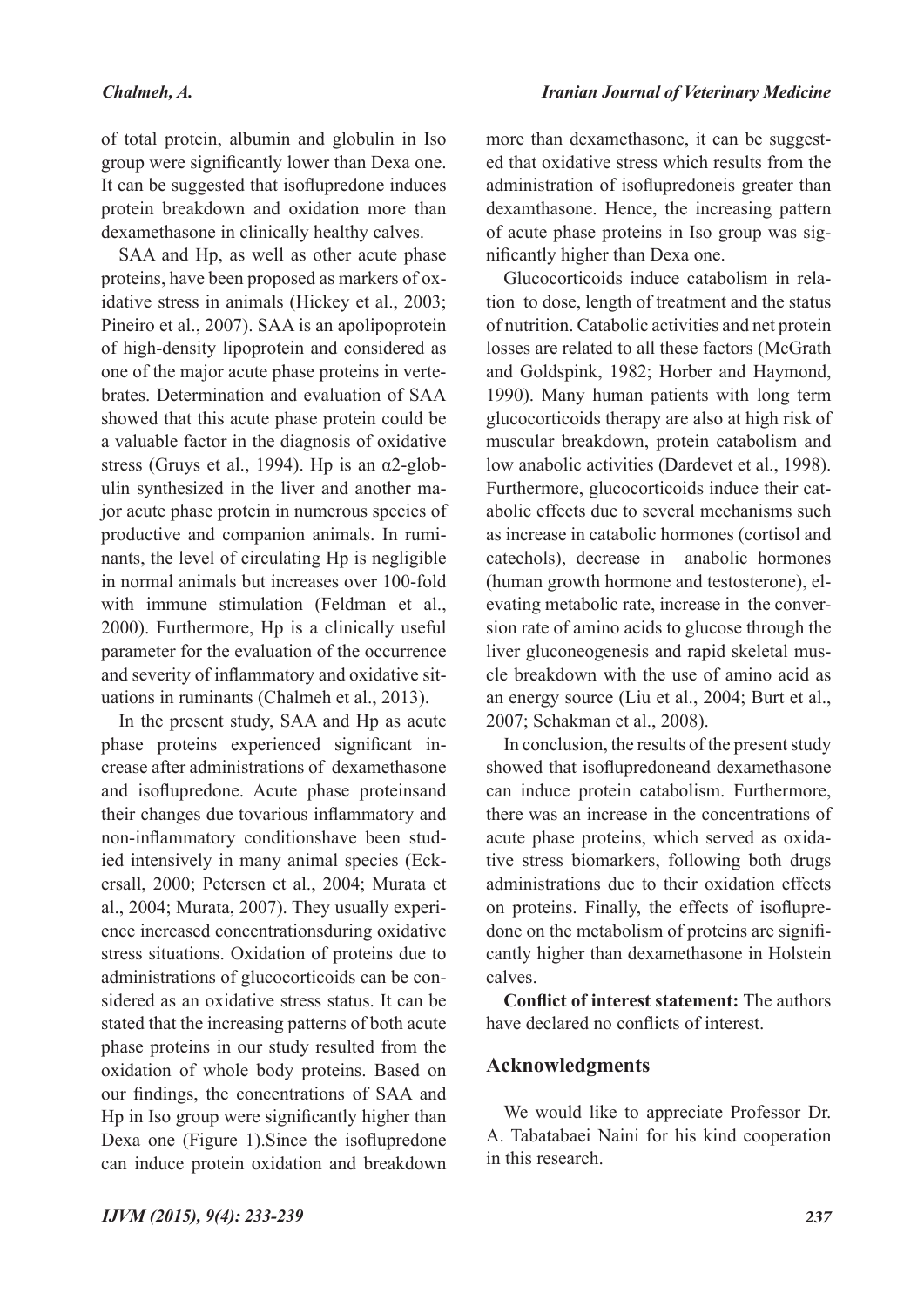- Aloia, J.F., Roginsky, M., Ellis, K., Shukla, K., 1. Cohn, S. (1974) Skeletal metabolism and body composition in Cushing's syndrome. J Clin Endocrinol Metab. 39: 981-985.
- Beaufrere, B., Horber, F.F., Schwenk, W.F., 2. Marsh, H.M., Matthews, D.,Gerich, J.E., Hay-<br>mond, M.W. (1989) Glucocorticosteroids in-<br>crease leucine oxidation and impair leucine balance in humans. Am J Physiol Endocrinol Metab. 257: E712-E721.
- Burt, M.G., Gibney, J., Ho, K.K. (2007) Protein 3. metabolism in glucocorticoid excess: study in Cushing's syndrome and the effect of treat- ment. Am J Physiol Endocrinol Metab. 292: E1426-1432.
- Chalmeh, A., Badiei, K., Pourjafar,M., Nazifi, 4. S. (2013) Anti-inflammatory effects of insulin regular and flunixin meglumine on endotox- emia experimentally induced by *Escherichia coli* serotype O55:B5 in an ovine model. In- flamm Res. 62:61-67.
- 5. Crawford, B.A., Liu, P.Y., Kean, M.T., Bleasel, J.F., Handelsman, D.J. (2003) Randomized placebo-controlled trial of androgen effects on muscle and bone in men requiring long-term systemic glucocorticoid treatment. J Clin En- docrinol Metab. 88: 3167-3176.
- Dardevet, D., Sornet, C., Savary, I., Debras, E., 6. Patureau-Mirand, P., Grizard, J. (1998) Glucocorticoid effects on insulin- and IGF-I-regulated muscle protein metabolism during aging. J Endocrinol. 156: 83-89.
- Eckersall, P.D. (2000) Recent advances and 7. future prospects for the use of acute phase proteins as markers of disease in animals. Rev Med Vet. 151: 577-584.
- Feldman, B.F., Zinkl, J.G., Jain, N.C. (2000) 8. Schalm's Veterinary Hematology. (1<sup>st</sup> ed.) Lip-<br>pincott Williams and Wilkins. Philadelphia, USA.
- Garrel, D.R., Moussali, R., De Oliveira, A., 9. Lesiege, D., Lariviere, F. (1995) RU 486 pre- vents the acute effects of cortisol on glucose and leucine metabolism. J Clin Endocrinol

**References** Metab. 80: 379-385.

- Gruys, E., Obwolo, M.J., Toussaint, M.J.M. 10. (1994) Diagnostic significance ofthe major acute phase proteins in veterinary clinical chemistry: areview. Vet Bull. 64: 1009-1018.
- 11. Hickey, M.C., Drennan, M., Early, B. (2003) The effect of abrupt weaning of suckler calves on the plasma concentrations of cortisol, cat- echolamines, leukocytes, acute-phase proteins and in vitrointerferon-gamma production. J Anim Sci. 81: 2847-2855.
- 12. Horber, F.F., Haymond, M.W. (1990) Human growth hormone prevents the protein catabol-<br>ic side effects of prednisone in humans. J Clin Invest. 86: 265-272.
- tein synthesis in the inhibitory action of adre-<br>nal steroid hormones on amino acid transport by muscle. Endocrinology. 79: 531-540. 13. Kostyo, J.L., Redmond, A.F. (1966) Role of pro-
- Lecker, S.H., Solomon, V., Mitch, W.E., Gold- berg, A.L. (1999) Muscle protein breakdown 14. and the critical role of the ubiquitin-protea- some pathway innormal and disease states. J Nutr. 129: 227S-237S.
- rett, E.J. (2004) Glucocorticoids modulate amino acid-induced translation initiation in human skeletal muscle. Am J Physiol Endocri- nol Metab. 287: E275-E281. 15. Liu, Z., Li, G., Kimball, S.R., Jahn, L.A., Bar-
- 16. Lofberg, E., Gutierrez, A., Wernerman, J., Anderstam, B., Mitch, W.E., Price, S.R.,Berg-<br>strom, J.,Alvestrand, A.(2002) Effects of high doses of glucocorticoids onfree amino acids, ribosomes and protein turnover in human muscle.Eur J Clin Investig. 32: 345-353.
- 17. McGrath, J.A., Goldspink, D.F. (1982) Gluco-<br>corticoid action on protein synthesis and pro-<br>tein breakdown in isolated skeletal muscles. Biochem J. 206: 641-645.
- Murata, H., Shimada, N., Yoshioka, M. (2004) 18. Current research on acute phase proteins in veterinary diagnosis: an overview. Vet J. 168: 28-40.
- Murata, H. (2007) Stress and acute phase pro- tein response: an inconspicuousbut essential 19.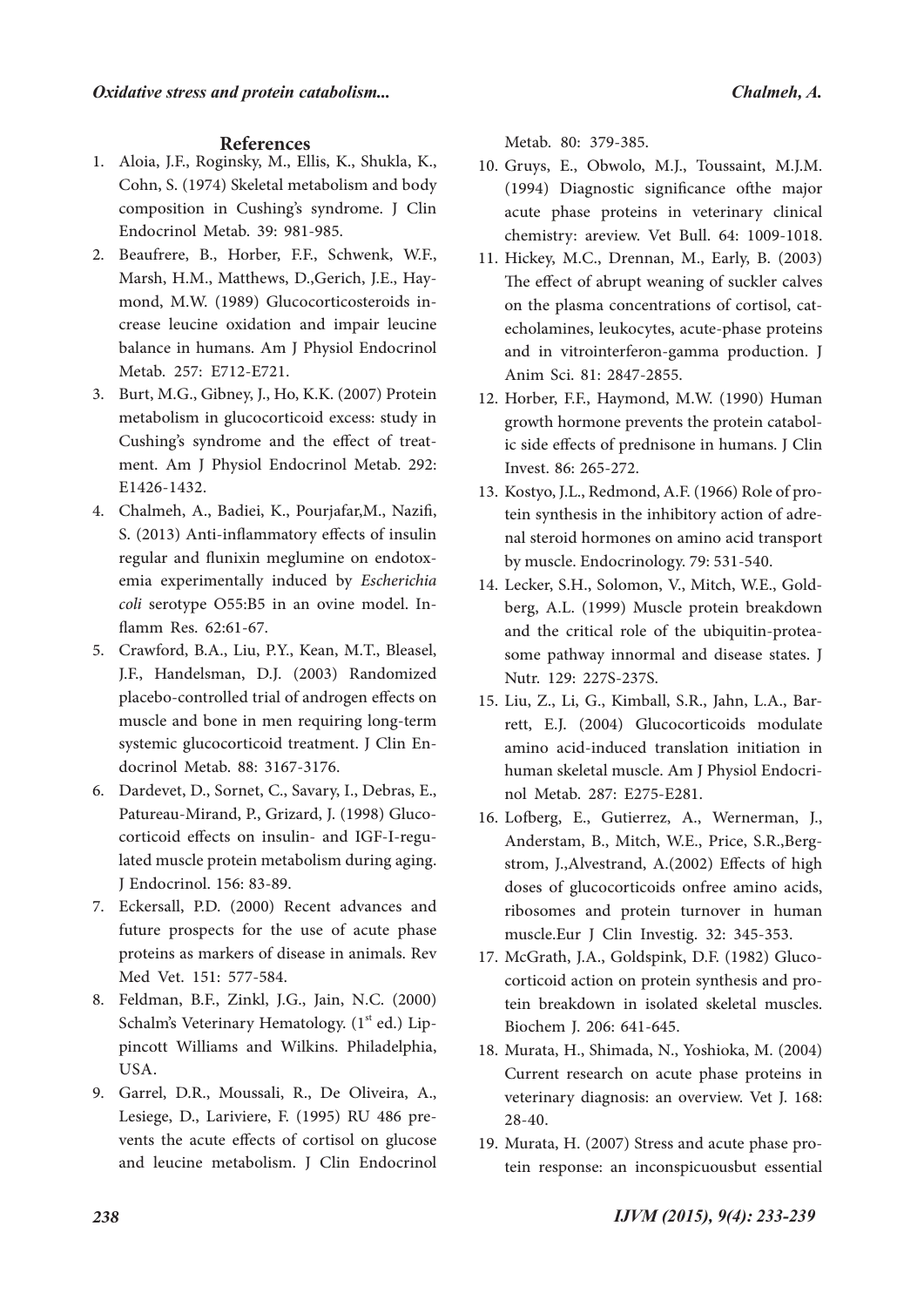linkage. Vet J. 173: 473-474.

- 20. Petersen, H.H., Nielsen, J.P., Heegaard, P.M.H. (2004) Application of acute phase protein measurements in veterinary clinical chemis - try. Vet Res. 35: 163-187.
- 21. Pineiro, M., Pineiro, C., Carpintero, R., Mo rales, J., Campbell, F.M., Eckersall, P.D., Tous-<br>saint, M.J., Lampreave, F. (2007) Characteriza-<br>tion of the pig acute phase protein response to road transport. Vet J. 173: 669-674.
- 22. Radostits, O.M., Gay, C.C., Hinchcliff, K.W., Constable, P.D. (2007) Toxemia and endotox - emia. In: Veterinary Medicine: A Text Book of the Diseases of Cattle, Horses, Sheep, Pigs and Goats. (10<sup>th</sup> ed.) Elsevier. Amsterdam, The Netherlands. p. 53-60.
- 23. Schakman, O., Gilson, H., Thissen, J.P. (2008) Mechanisms of glucocorticoid-induced myop - athy. J Endocrinol. 197: 1-10.
- 24. Short, K.R., Nygren, J., Bigelow, M.L., Nair, K.S. (2004) Effect of short-term prednisone use on blood flow, muscle protein metabo lism, and function. J Clin Endocrinol Metab. 89: 6198-6207.
- 25. Tomas, F.M., Munro, H.N., Young, V.R. (1979) Effect of glucocorticoid administration on the rate of muscle protein breakdown in vivo in rats, as measured by urinary excretion of N tau-methylhistidine. Biochem J. 178: 139-146.
- 26. Wajchenberg, B.L., Bosco, A., Marone, M.M., Levin, S., Rocha, M., Lerario, A.C., Nery, M., Goldman, J., Liberman, B. (1995) Estimation of body fat and lean tissue distribution by dual energy X-ray absorptiometry and abdominal body fat evaluation by computed tomography in Cushing's disease. J Clin Endocrinol Metab. 80: 2791-2794.